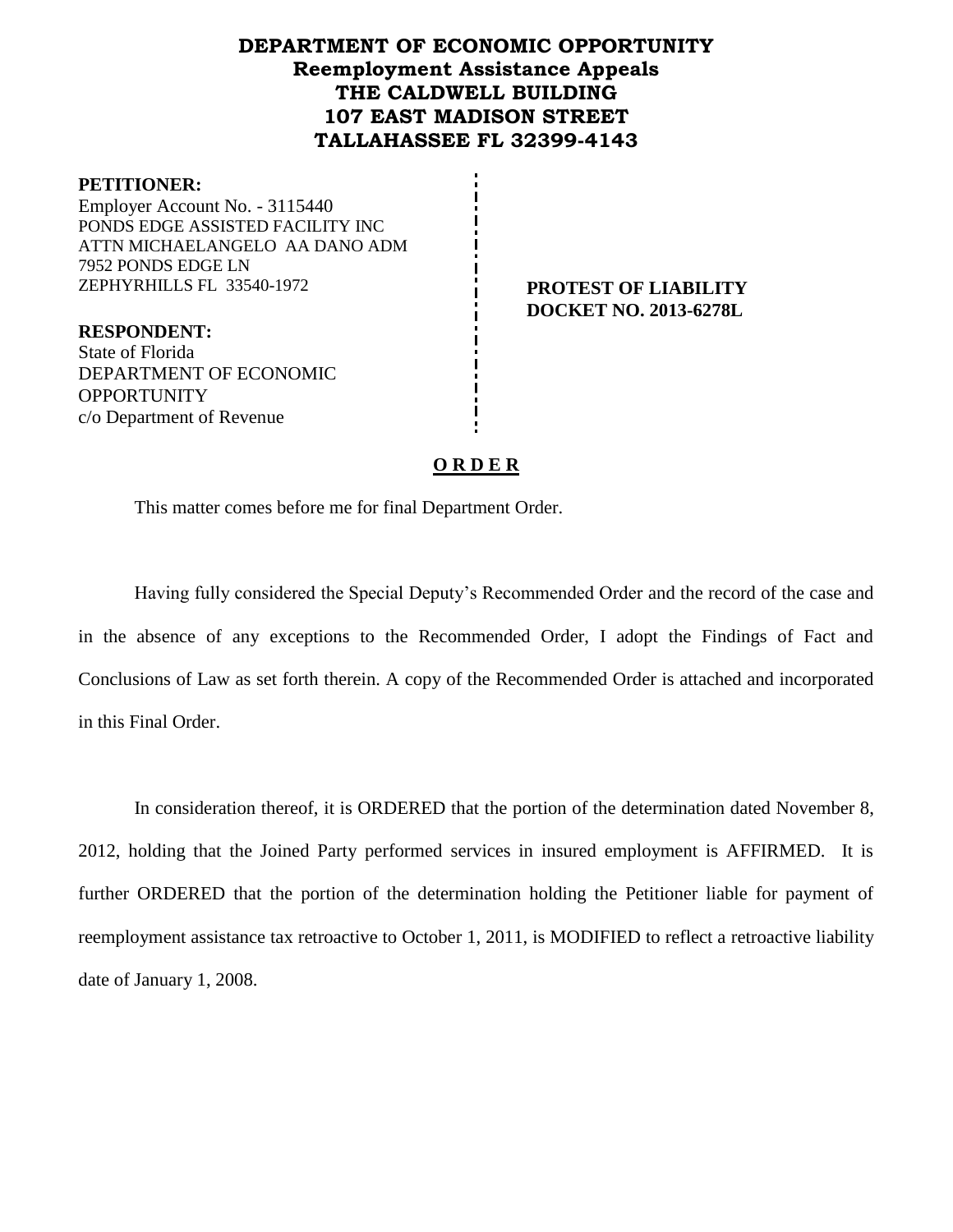#### **JUDICIAL REVIEW**

Any request for judicial review must be initiated within 30 days of the date the Order was filed. Judicial review is commenced by filing one copy of a *Notice of Appeal* with the DEPARTMENT OF ECONOMIC OPPORTUNITY at the address shown at the top of this Order and a second copy, with filing fees prescribed by law, with the appropriate District Court of Appeal. It is the responsibility of the party appealing to the Court to prepare a transcript of the record. If no court reporter was at the hearing, the transcript must be prepared from a copy of the Special Deputy's hearing recording, which may be requested from the Office of Appeals.

Cualquier solicitud para revisión judicial debe ser iniciada dentro de los 30 días a partir de la fecha en que la Orden fue registrada. La revisión judicial se comienza al registrar una copia de un *Aviso de Apelación* con la Agencia para la Innovación de la Fuerza Laboral [*DEPARTMENT OF ECONOMIC OPPORTUNITY]* en la dirección que aparece en la parte superior de este *Orden* y una segunda copia, con los honorarios de registro prescritos por la ley, con el Tribunal Distrital de Apelaciones pertinente. Es la responsabilidad de la parte apelando al tribunal la de preparar una transcripción del registro. Si en la audiencia no se encontraba ningún estenógrafo registrado en los tribunales, la transcripción debe ser preparada de una copia de la grabación de la audiencia del Delegado Especial [*Special Deputy*], la cual puede ser solicitada de la Oficina de Apelaciones.

Nenpòt demann pou yon revizyon jiridik fèt pou l kòmanse lan yon peryòd 30 jou apati de dat ke Lòd la te depoze a. Revizyon jiridik la kòmanse avèk depo yon kopi yon *Avi Dapèl* ki voye bay DEPARTMENT OF ECONOMIC OPPORTUNITY lan nan adrès ki parèt pi wo a, lan tèt *Lòd* sa a e yon dezyèm kopi, avèk frè depo ki preskri pa lalwa, bay Kou Dapèl Distrik apwopriye a. Se responsabilite pati k ap prezante apèl la bay Tribinal la pou l prepare yon kopi dosye a. Si pa te gen yon stenograf lan seyans lan, kopi a fèt pou l prepare apati de kopi anrejistreman seyans lan ke Adjwen Spesyal la te fè a, e ke w ka mande Biwo Dapèl la voye pou ou.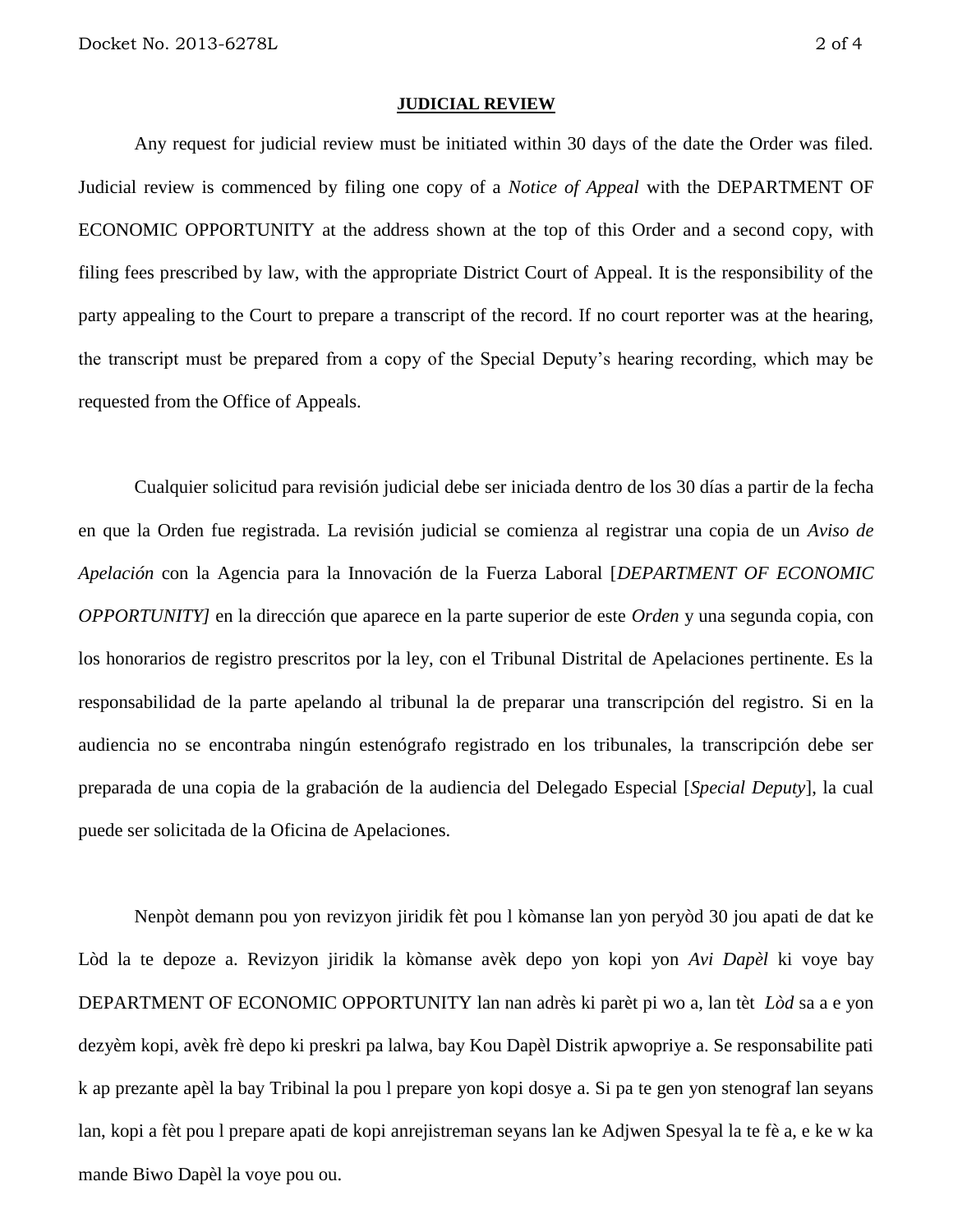DONE and ORDERED at Tallahassee, Florida, this \_\_\_\_\_\_\_ day of **August, 2013**.



Altemese Smith, Bureau Chief, Reemployment Assistance Program DEPARTMENT OF ECONOMIC OPPORTUNITY

FILED ON THIS DATE PURSUANT TO § 120.52, FLORIDA STATUTES, WITH THE DESIGNATED DEPARTMENT CLERK, RECEIPT OF WHICH IS HEREBY ACKNOWLEDGED.

 $\overline{\phantom{a}}$  ,  $\overline{\phantom{a}}$  ,  $\overline{\phantom{a}}$  ,  $\overline{\phantom{a}}$  ,  $\overline{\phantom{a}}$  ,  $\overline{\phantom{a}}$  ,  $\overline{\phantom{a}}$  ,  $\overline{\phantom{a}}$ DEPUTY CLERK DATE

#### **CERTIFICATE OF SERVICE**

**I HEREBY CERTIFY that true and correct copies of the foregoing Final Order have been furnished to the persons listed below in the manner described, on the \_\_\_\_\_\_\_ day of August, 2013**.

Shenux D.F

SHANEDRA Y. BARNES, Special Deputy Clerk DEPARTMENT OF ECONOMIC **OPPORTUNITY** Reemployment Assistance Appeals 107 EAST MADISON STREET TALLAHASSEE FL 32399-4143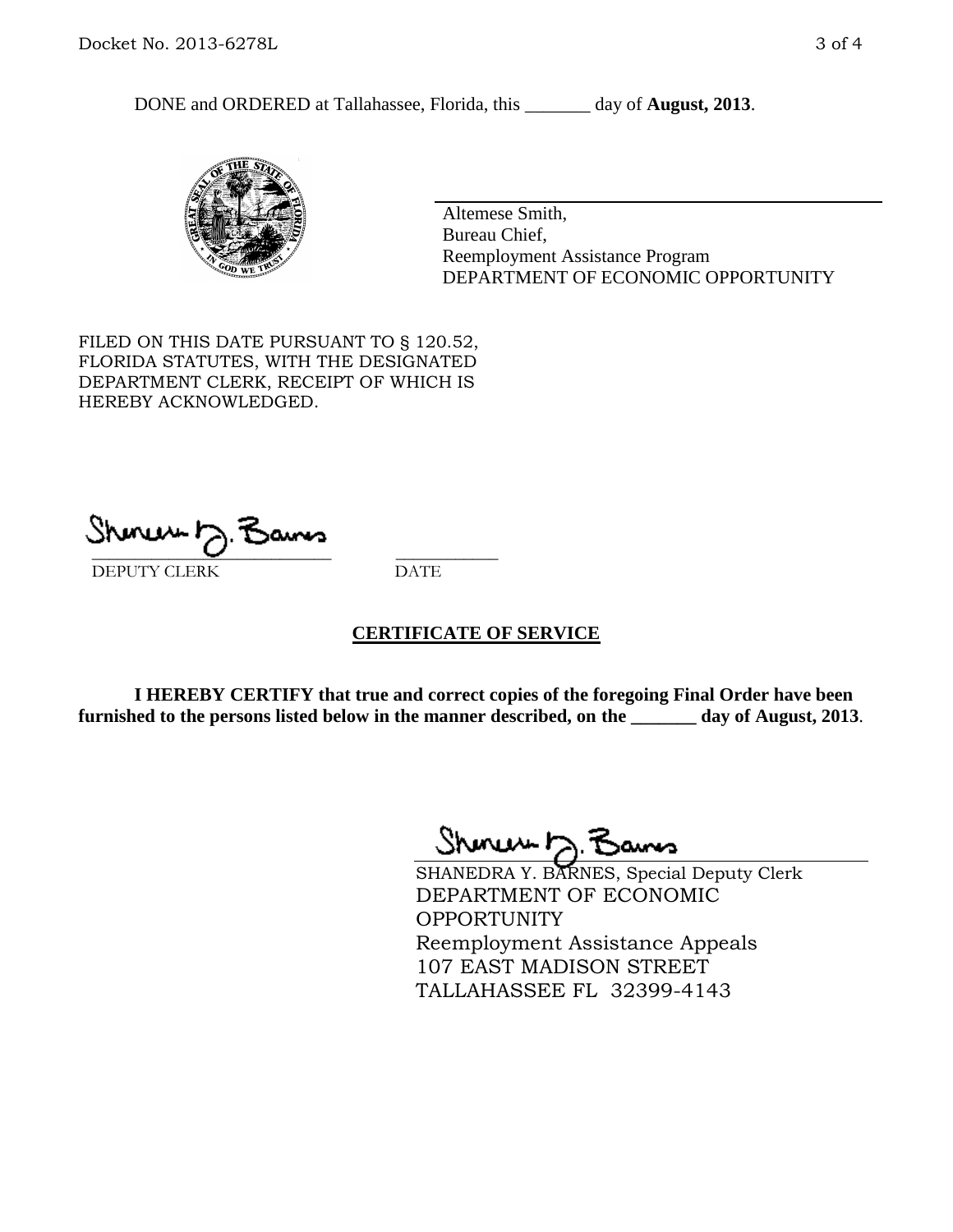By U.S. Mail:

PONDS EDGE ASSISTED FACILITY INC ATTN MICHAELANGELO AA DANO ADM 7952 PONDS EDGE LN ZEPHYRHILLS FL 33540-1972

# CAILAN HARRIS 38438 TUSKEEGEE AVE

DADE CITY FL 33525 DEPARTMENT OF REVENUE ATTN: JODY BURKE 4230-D LAFAYETTE ST. MARIANNA, FL 32446

> DEPARTMENT OF REVENUE ATTN: MYRA TAYLOR PO BOX 6417 TALLAHASSEE FL 32314-6417

State of Florida DEPARTMENT OF ECONOMIC OPPORTUNITY c/o Department of Revenue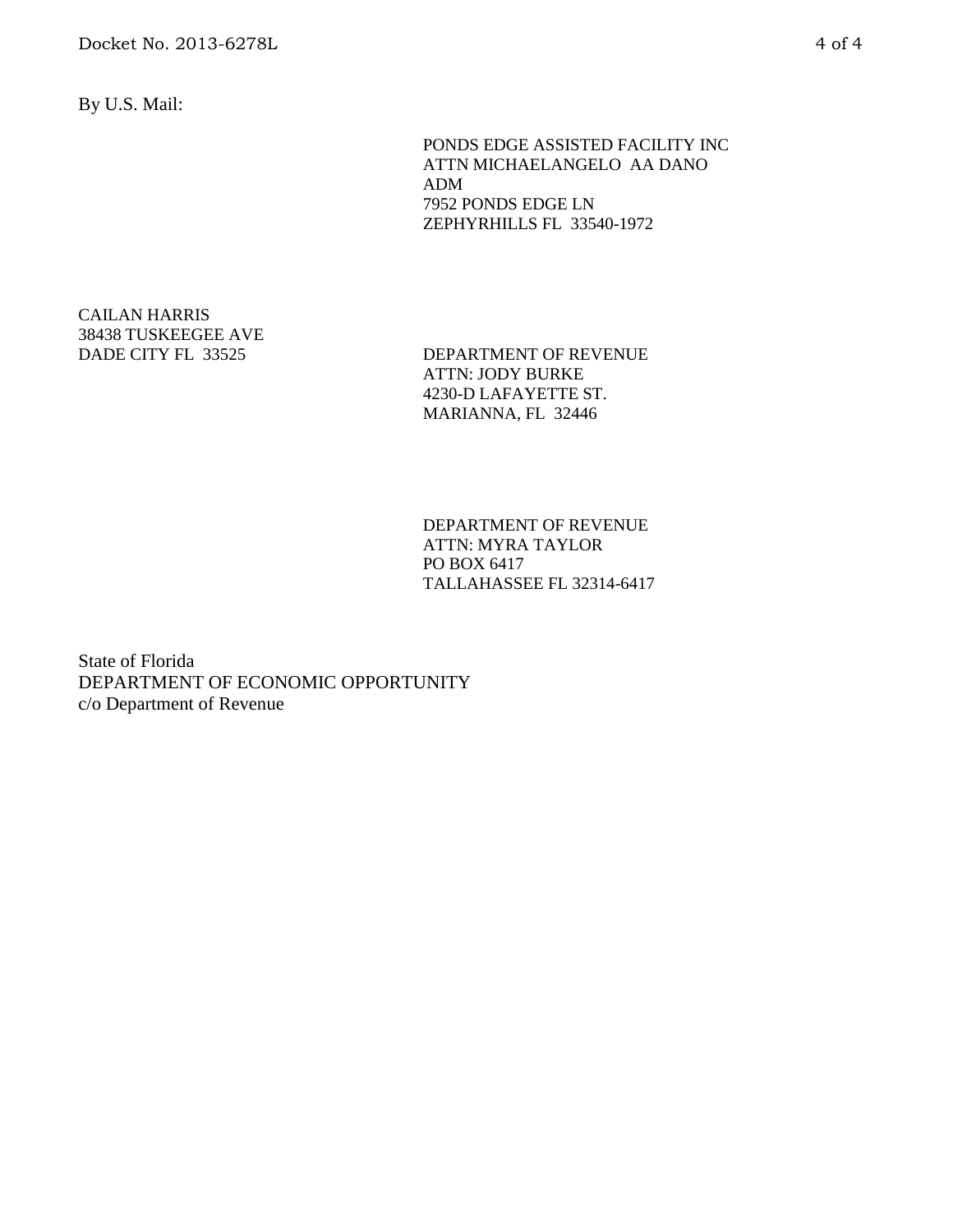#### **DEPARTMENT OF ECONOMIC OPPORTUNITY Reemployment Assistance Appeals**

MSC 347 CALDWELL BUILDING 107 EAST MADISON STREET TALLAHASSEE FL 32399-4143

| <b>PETITIONER:</b><br>Employer Account No. - 3115440<br>PONDS EDGE ASSISTED FACILITY INC<br>ATTN MICHAELANGELO AA DANO ADM<br>7952 PONDS EDGE LN<br>ZEPHYRHILLS FL 33540-1972 |  |
|-------------------------------------------------------------------------------------------------------------------------------------------------------------------------------|--|
| <b>RESPONDENT:</b><br>State of Florida                                                                                                                                        |  |

DEPARTMENT OF ECONOMIC

c/o Department of Revenue

**OPPORTUNITY** 

**PROTEST OF LIABILITY DOCKET NO. 2013-6278L**

**RECOMMENDED ORDER OF SPECIAL DEPUTY**

TO: Altemese Smith, Bureau Chief, Reemployment Assistance Program DEPARTMENT OF ECONOMIC OPPORTUNITY

This matter comes before the undersigned Special Deputy pursuant to the Petitioner's protest of the Respondent's determination dated November 8, 2012.

After due notice to the parties, a telephone hearing was held on June 3, 2013. The Petitioner, represented by its Administrator, appeared and testified. The Petitioner's Alternate Administrator appeared and testified. The Respondent, represented by a Department of Revenue Tax Specialist II, appeared and testified. The Joined Party appeared and testified.

The record of the case, including the recording of the hearing and any exhibits submitted in evidence, is herewith transmitted. Proposed Findings of Fact and Conclusions of Law were not received.

#### **Issue:**

Whether services performed for the Petitioner by the Joined Party constitute insured employment, and if so, the effective date of liability, pursuant to Section 443.036(19), 443.036(21); 443.1216, Florida Statutes.

Whether the Petitioner meets liability requirements for Florida reemployment assistance contributions, and if so, the effective date of liability, pursuant to Sections 443.036(19); 443.036(21), Florida Statutes.

Whether the Petitioner's corporate officers received remuneration for employment which constitutes wages, pursuant to Sections 443.036(21), (44), Florida Statutes; Rule 73B-10.025, Florida Administrative Code.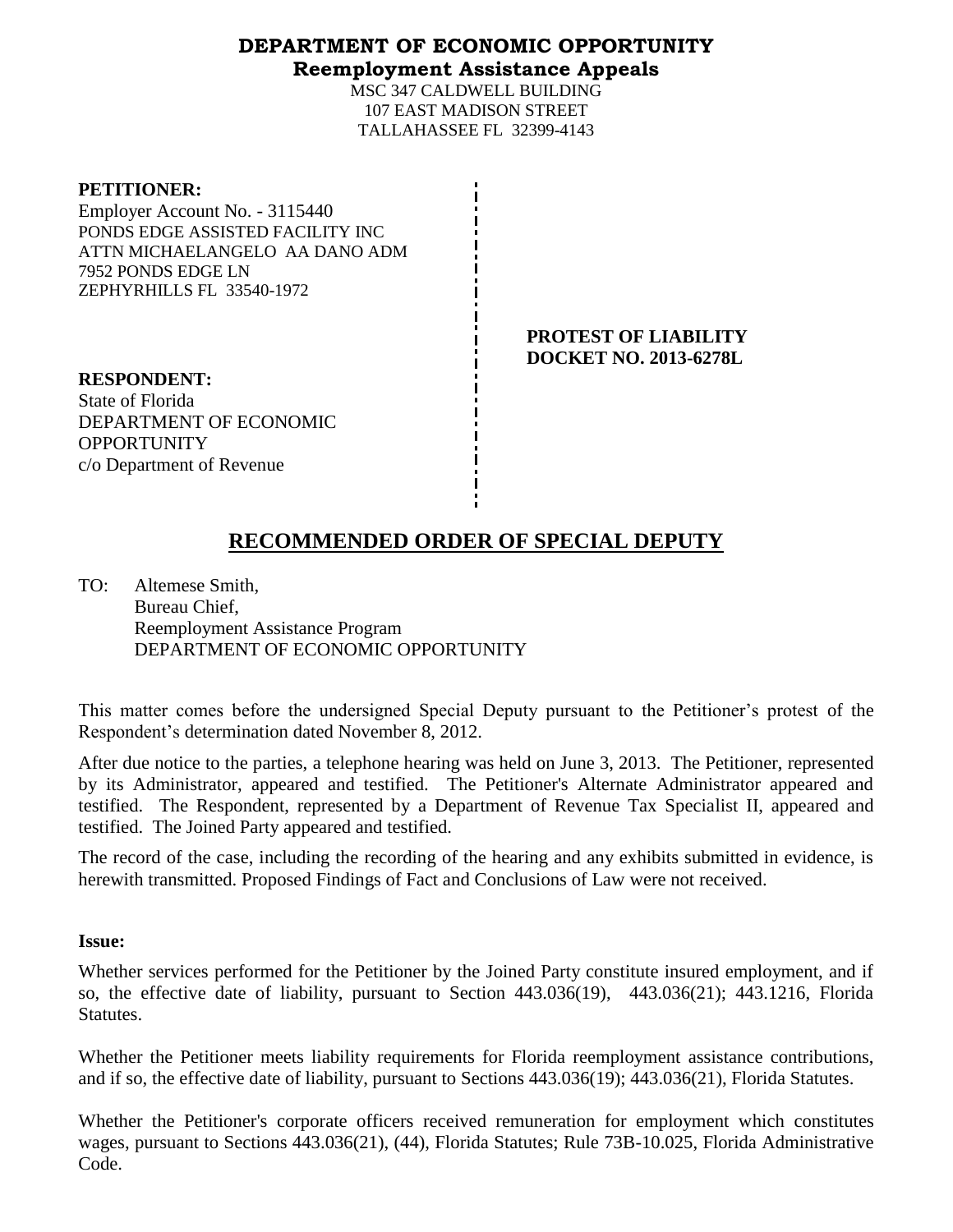## **Findings of Fact:**

- 1. The Petitioner, Pond's Edge Assisted Living Facility, Inc. is a Florida profit corporation which was formed on June 21, 2006, and which is licensed to provide care for up to nine residents. The Petitioner's president and secretary is Michaelangelo Angelito A. Dano. Effective January 1, 2007, the Petitioner began operating an assisted living facility to provide care for elderly residents. The Petitioner's president/secretary has performed services for the Petitioner each week since inception of the business as Administrator of the business. The Petitioner's president/secretary receives a salary as compensation for the services which he performs for the Petitioner.
- 2. In 2011 the Joined Party attended school to obtain certification as a nurse assistant. While attending school the Joined Party applied for employment with the Petitioner. The Joined Party was required to complete an employment application and was interviewed by the Petitioner. During the interview the Joined Party was informed that since she was still in school her work schedule would be Thursday, Friday, and Saturday from 7 AM until 7 PM and that her rate of pay would be minimum wage, \$7.31 per hour. The Joined Party was informed that she would be responsible for her own taxes and that the Petitioner would not provide any fringe benefits.
- 3. The Joined Party accepted the Petitioner's offer of work on September 27, 2011, and was required to sign a *Contract Agreement.* The *Contract Agreement* states that the Joined Party understands that she is engaged as an independent contractor to perform services for the Petitioner as a caregiver, that she is solely responsible for payment of income and self-employment taxes, and that no taxes will be withheld from her pay. The Agreement states that the Joined Party agrees to have her time sheet signed by the Administrator each day and that the Petitioner will pay the Joined Party \$7.31 per hour on the fifteenth and thirtieth of each month. The Agreement states that the Joined Party is expected to perform services for the Petitioner including, assisting residents, cooking, cleaning/housekeeping, laundry, and any other duties specified by the Petitioner.
- 4. The Joined Party did not have any investment in a business, did not have a business license or occupational license, did not have business liability insurance, and did not offer caregiver services to the general public.
- 5. The Joined Party's first three days of work were for training during which time the Joined Party was required to shadow another worker. An Alternate Administrator told the Joined Party what to do and how to do it. The Petitioner paid the Joined Party for the training time. After the first three days of training the Petitioner provided periodic training for the Joined Party.
- 6. The Petitioner provided everything that was needed to perform the work including a washing machine, clothes dryer, stove, cleaning equipment, and supplies. The Petitioner provided the Joined Party with an identification badge. The Joined Party did not have to provide anything in order to perform the work and did not have any expenses in connection with the work.
- 7. The Joined Party was required to clock in and out each day and was allowed to take two fifteen minute breaks and one thirty minute meal break during each twelve hour shift. The Joined Party was required to clock out for the thirty minute meal break.
- 8. The Joined Party was required to personally perform the work. She was not allowed to hire others to perform the work for her. If the Joined Party was not able to work as scheduled she was required to notify the Petitioner. On one occasion the Joined Party had car trouble and notified the Petitioner that she would be late to work. The Petitioner issued a written warning to the Joined Party as a result of that incident of tardiness.
- 9. The Joined Party was required to work her assigned shift and could not come and go as she pleased. On some occasions the Joined Party completed her assigned duties before the end of her shift. If the Petitioner's resident count was low at the time the Petitioner would send the Joined Party home without allowing her to complete the assigned shift.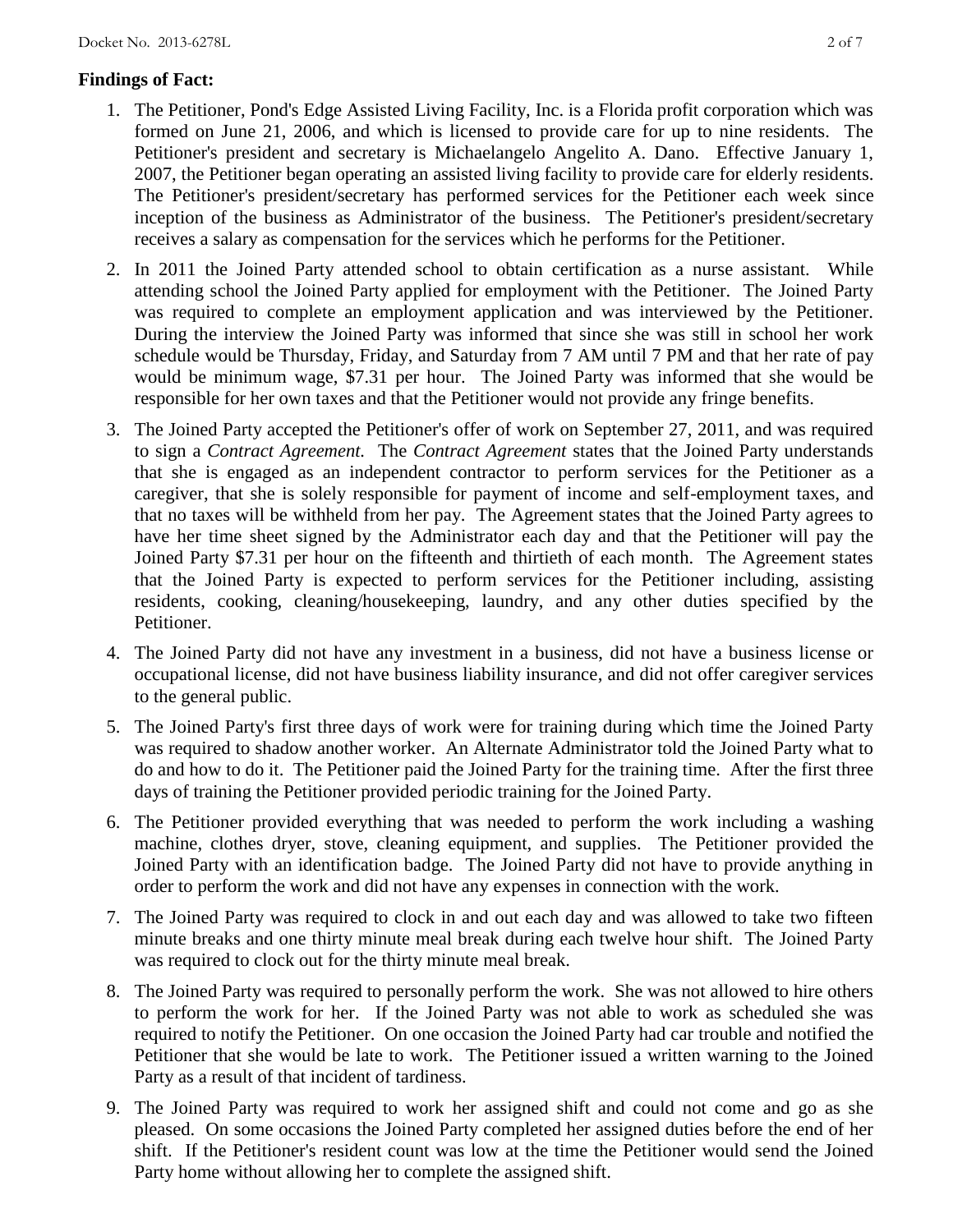- 10. At the time of hire the Joined Party was still in school and had not yet taken the examination for Certified Nurse Assistant. The Petitioner told the Joined Party that if she passed the Certified Nurse Assistant examination the Petitioner would increase the Joined Party's hourly rate of pay. While working for the Petitioner the Joined Party passed the examination for Certified Nurse Assistant. The Joined Party requested the pay increase, however, the Petitioner denied the request stating that the Joined Party could not receive a pay increase unless the Petitioner obtained additional residents.
- 11. The Joined Party worked under the supervision of an Alternate Administrator. If the Administrator or an Alternate Administrator was not on duty the Joined Party worked under the supervision of a Certified Nurse Assistant with more experience than the Joined Party.
- 12. No taxes were withheld from the Joined Party's pay. The Petitioner did not provide any fringe benefits for the Joined Party. The Petitioner also did not provide any fringe benefits for the Petitioner's only acknowledged employee, the Administrator.
- 13. At the end of 2011 the Petitioner reported the Joined Party's earnings to the Internal Revenue Service on Form 1099-MISC as nonemployee compensation.
- 14. Either party had the right to terminate the relationship at any time without incurring liability for breach of contract. The Joined Party last performed services for the Petitioner on February 17, 2012.
- 15. The Joined Party filed a claim for unemployment compensation benefits, now known as reemployment assistance benefits, effective September 11, 2012. When the Joined Party did not receive credit for her earnings with the Petitioner a *Request for Reconsideration of Monetary Determination* was filed and an investigation was assigned to the Department of Revenue to determine if the Joined Party performed services for the Petitioner as an employee or as an independent contractor.
- 16. The Department of Revenue investigation revealed that the Petitioner had never registered with the Department of Revenue for payment of unemployment compensation taxes on its workers, including the Petitioner's corporate officers. During the course of the investigation the Petitioner provided incorrect information to the Department of Revenue, stating that a caregiver first performed services for the Petitioner on September 28, 2011.
- 17. On November 8, 2012, the Department of Revenue issued a determination holding that the Joined Party was an employee of the Petitioner retroactive to October 1, 2011, that officers of corporations are statutory employees, and that the Petitioner was liable for payment of unemployment compensation tax effective October 1, 2011. The Petitioner filed a timely protest by mail postmarked November 27, 2012.

### **Conclusions of Law:**

- 18. The issue in this case, whether services performed for the Petitioner by the Joined Party constitute employment subject to the Florida Reemployment Assistance Program Law, is governed by Chapter 443, Florida Statutes. Section 443.1216(1)(a)2., Florida Statutes, provides that employment subject to the chapter includes service performed by individuals under the usual common law rules applicable in determining an employer-employee relationship.
- 19. The Supreme Court of the United States held that the term "usual common law rules" is to be used in a generic sense to mean the "standards developed by the courts through the years of adjudication." United States v. W.M. Webb, Inc., 397 U.S. 179 (1970).
- 20. The Supreme Court of Florida adopted and approved the tests in 1 Restatement of Law, Agency 2d Section 220 (1958), for use to determine if an employment relationship exists. See Cantor v. Cochran, 184 So.2d 173 (Fla. 1966); Miami Herald Publishing Co. v. Kendall, 88 So.2d 276 (Fla.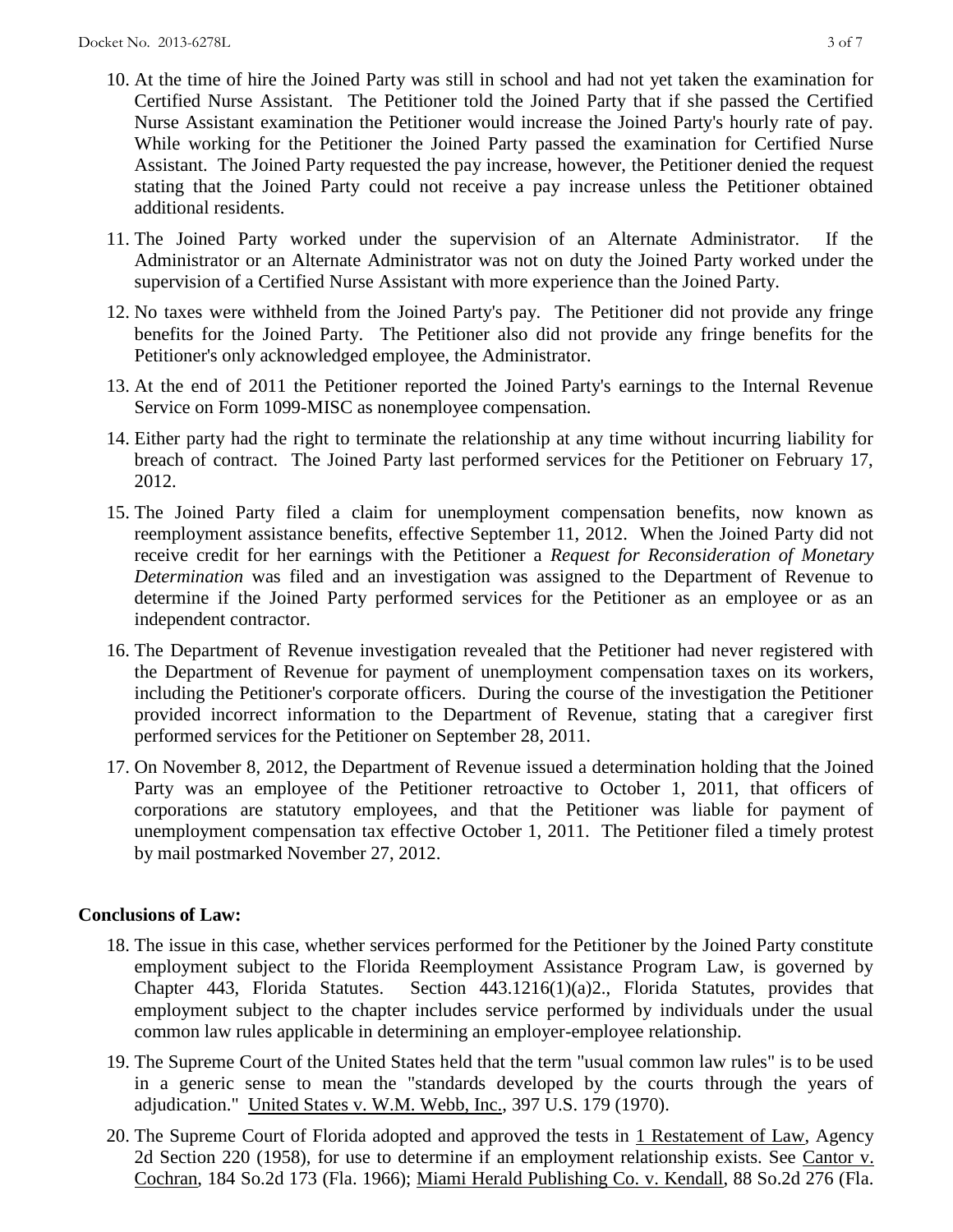1956); Magarian v. Southern Fruit Distributors, 1 So.2d 858 (Fla. 1941); see also Kane Furniture Corp. v. R. Miranda, 506 So.2d 1061 (Fla. 2d DCA 1987). In Brayshaw v. Agency for Workforce Innovation, et al; 58 So.3d 301 (Fla. 1st DCA 2011) the court stated that the statute does not refer to other rules or factors for determining the employment relationship and, therefore, the Department is limited to applying only Florida common law in determining the nature of an employment relationship.

- 21. Restatement of Law is a publication, prepared under the auspices of the American Law Institute, which explains the meaning of the law with regard to various court rulings. The Restatement sets forth a nonexclusive list of factors that are to be considered when judging whether a relationship is an employment relationship or an independent contractor relationship.
- 22. 1 Restatement of Law, Agency 2d Section 220 (1958) provides:
	- (1) A servant is a person employed to perform services for another and who, in the performance of the services, is subject to the other's control or right of control.
	- (2) The following matters of fact, among others, are to be considered:
		- (a) the extent of control which, by the agreement, the business may exercise over the details of the work;
		- (b) whether or not the one employed is engaged in a distinct occupation or business;
		- (c) the kind of occupation, with reference to whether, in the locality, the work is usually done under the direction of the employer or by a specialist without supervision;
		- (d) the skill required in the particular occupation;
		- (e) whether the employer or the worker supplies the instrumentalities, tools, and the place of work for the person doing the work;
		- (f) the length of time for which the person is employed;
		- $(g)$  the method of payment, whether by the time or by the job;
		- (h) whether or not the work is a part of the regular business of the employer;
		- (i) whether or not the parties believe they are creating the relation of master and servant;
		- (j) whether the principal is or is not in business.
- 23. Comments in the Restatement explain that the word "servant" does not exclusively connote manual labor, and the word "employee" has largely replaced "servant" in statutes dealing with various aspects of the working relationship between two parties.
- 24. In Department of Health and Rehabilitative Services v. Department of Labor & Employment Security, 472 So.2d 1284 (Fla. 1<sup>st</sup> DCA 1985) the court confirmed that the factors listed in the Restatement are the proper factors to be considered in determining whether an employer-employee relationship exists. However, in citing La Grande v. B&L Services, Inc., 432 So.2d 1364, 1366 (Fla.  $1<sup>st</sup> DCA$  1983), the court acknowledged that the question of whether a person is properly classified an employee or an independent contractor often can not be answered by reference to "hard and fast" rules, but rather must be addressed on a case-by-case basis.
- 25. The Petitioner required the Joined Party to sign a *Contract Agreement* which states that the Joined Party is an independent contractor. The Florida Supreme Court held that in determining the status of a working relationship, the agreement between the parties should be examined if there is one. The agreement should be honored, unless other provisions of the agreement, or the actual practice of the parties, demonstrate that the agreement is not a valid indicator of the status of the working relationship. Keith v. News & Sun Sentinel Co., 667 So.2d 167 (Fla. 1995). In Justice v. Belford Trucking Company, Inc., 272 So.2d 131 (Fla. 1972), a case involving an independent contractor agreement which specified that the worker was not to be considered the employee of the employing unit at any time, under any circumstances, or for any purpose, the Florida Supreme Court commented "while the obvious purpose to be accomplished by this document was to evince an independent contractor status, such status depends not on the statements of the parties but upon all the circumstances of their dealings with each other."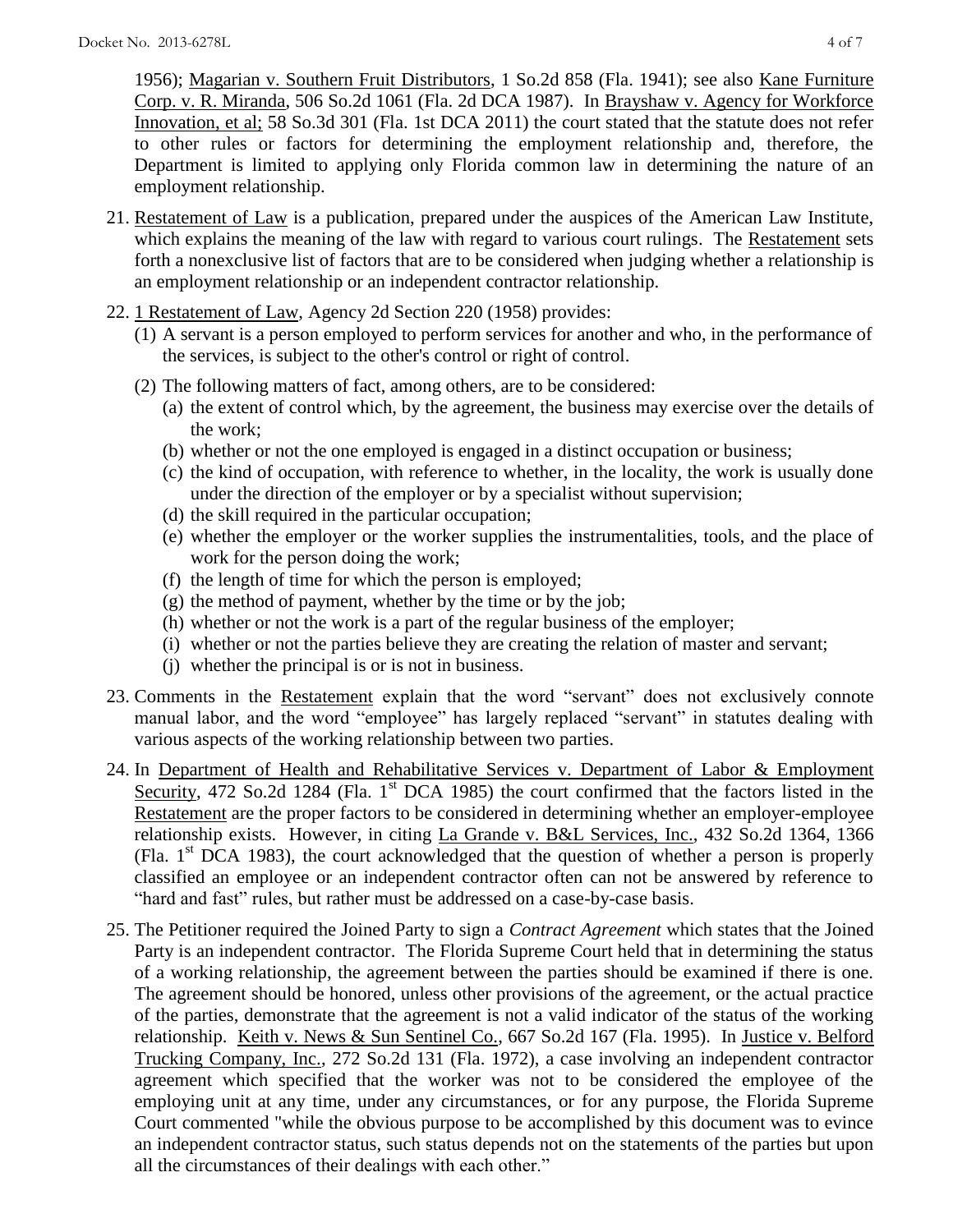- 26. The Petitioner's business is the operation of an assisted living facility at which the Petitioner provides care for elderly residents. The Joined Party was engaged by the Petitioner as a caregiver to provide care for the Petitioner's residents. The work performed by the Joined Party was not separate and distinct from the Petitioner's business but was an integral and necessary part of the business. The Joined Party did not have an investment in a business, did not have a business license, did not have business liability insurance, did not provide services to anyone other than the Petitioner, and did not have any expenses in connection with the work. The Petitioner provided the place of work and all equipment, tools, and supplies that were needed to perform the work. The Joined Party was not at risk of suffering a financial loss from services performed.
- 27. The Joined Party's assigned duties included providing care for the Petitioner's residents including cooking, housecleaning, doing laundry, and providing personal care. It was not shown that any skill or special knowledge was needed to perform the work. The greater the skill or special knowledge required to perform the work, the more likely the relationship will be found to be one of independent contractor. Florida Gulf Coast Symphony v. Florida Department of Labor & Employment Sec., 386 So.2d 259 (Fla. 2d DCA 1980)
- 28. The Petitioner determined the Joined Party's work schedule and required the Joined Party to clock in and out. The Joined Party was not free to come and go as she pleased and was even required to clock out for her thirty minute meal break. The Petitioner determined the rate of pay, minimum wage. The Joined Party was paid by time worked rather than based on production or by the job. The fact that the Petitioner chose not to withhold taxes from the pay does not, standing alone, establish an independent contractor relationship. Section 443.1217(1), Florida Statutes, provides that the wages subject to the Reemployment Assistance Program Law include all remuneration for employment including commissions, bonuses, back pay awards, and the cash value of all remuneration in any medium other than cash.
- 29. Either party had the right to terminate the relationship at any time without incurring liability for breach of contract. The Joined Party was engaged to perform services for an indefinite period of time. These facts reveal the existence of an at-will relationship of relative permanence. In Cantor v. Cochran, 184 So.2d 173 (Fla. 1966), the court in quoting 1 Larson, Workmens' Compensation Law, Section 44.35 stated: "The power to fire is the power to control. The absolute right to terminate the relationship without liability is not consistent with the concept of independent contractor, under which the contractor should have the legal right to complete the project contracted for and to treat any attempt to prevent completion as a breach of contract."
- 30. The evidence presented in this case reveals that the Petitioner determined what work was to be performed, where it was performed, when it was performed, by whom it was performed, and how it was performed. The Petitioner controlled the financial aspects of the relationship by determining the Joined Party's hours of work and the hourly rate of pay. Whether a worker is an employee or an independent contractor is determined by measuring the control exercised by the employer over the worker. If the control exercised extends to the manner in which a task is to be performed, then the worker is an employee rather than an independent contractor. In Cawthon v. Phillips Petroleum Co., 124 So 2d 517 (Fla. 2d DCA 1960) the court explained: Where the employee is merely subject to the control or direction of the employer as to the result to be procured, he is an independent contractor; if the employee is subject to the control of the employer as to the means to be used, then he is not an independent contractor.
- 31. It is concluded that the services performed for the Petitioner by the Joined Party constitute employment.
- 32. Section 443.036(20)(c), Florida Statutes provides that a person who is an officer of a corporation, or a member of a limited liability company classified as a corporation for federal income tax purposes, and who performs services for the corporation or limited liability company in this state, regardless of whether those services are continuous, is deemed an employee of the corporation or the limited liability company during all of each week of his or her tenure of office, regardless of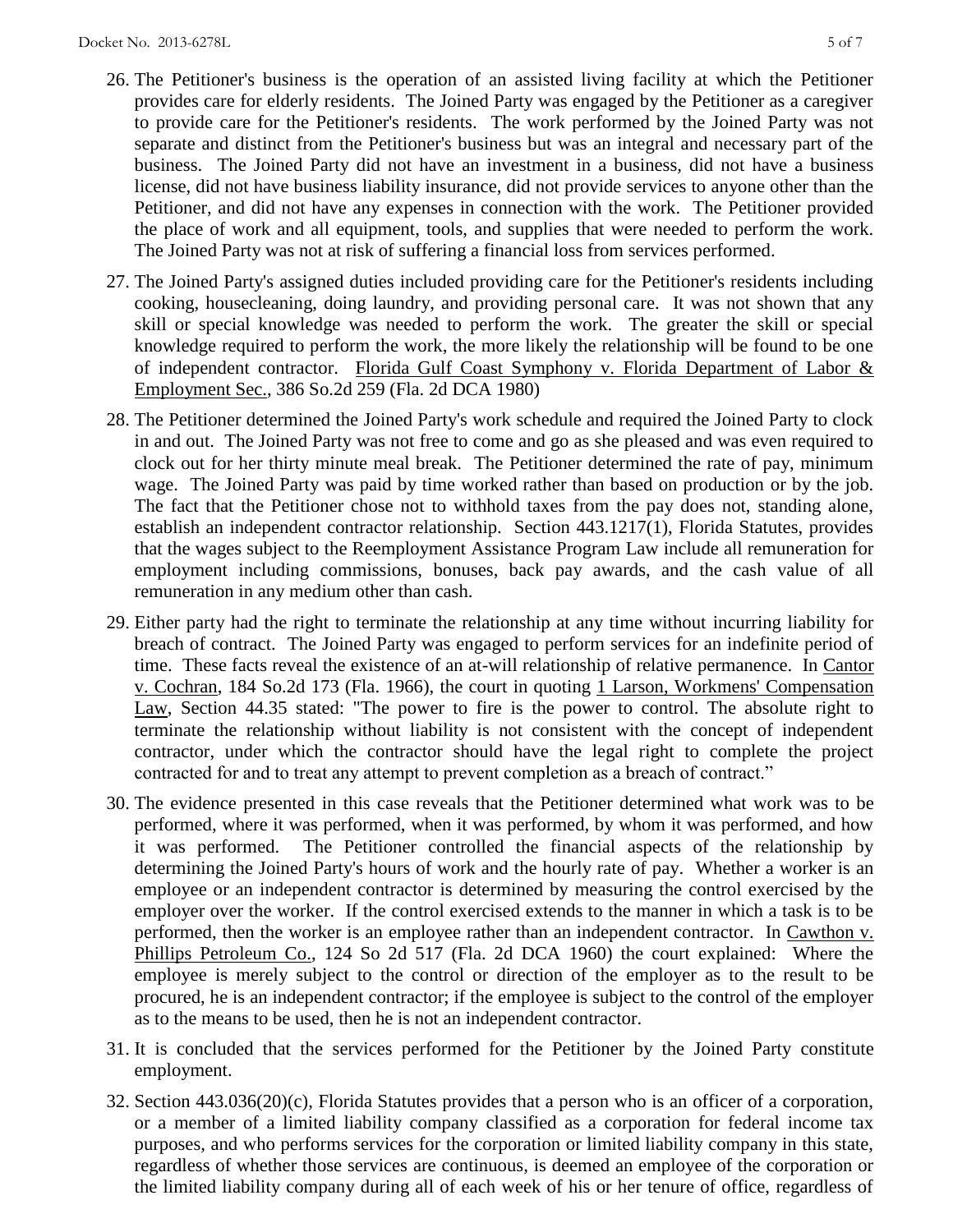whether he or she is compensated for those services. Services are presumed to be rendered for the corporation in cases in which the officer is compensated by means other than dividends upon shares of stock of the corporation owned by him or her.

- 33. The Petitioner's president/secretary of the corporation has been active as Administrator of the business since inception of the business, February 1, 2007.
- 34. Section 443.1215, Florida States, provides:
	- (1) Each of the following employing units is an employer subject to this chapter:
		- (a) An employing unit that:
			- 1. In a calendar quarter during the current or preceding calendar year paid wages of at least \$1,500 for service in employment; or
			- 2. For any portion of a day in each of 20 different calendar weeks, regardless of whether the weeks were consecutive, during the current or the preceding calendar year, employed at least one individual in employment, irrespective of whether the same individual was in employment during each day.
- 35. The evidence reveals that the Petitioner has had at least one employee during twenty different weeks of each year since January 1, 2007. Thus, the Petitioner has established liability for payment of unemployment tax effective January 1, 2007.
- 36. Rule 73B-10.032(1), Florida Administrative Code, provides that each employing unit must maintain records pertaining to remuneration for services performed for a period of five years following the calendar year in which the services were rendered.
- 37. Although the Petitioner's officer performed services retroactive to 2007, the Petitioner is only required to retain records for a period of five years following the calendar year in which the services are performed. 2007 is outside the statute of limitations. The Petitioner is required to retain records for remuneration of services for 2008 until the end of the 2013 calendar year. Thus, the statute of limitations allows retroactive liability to January 1, 2008.

**Recommendation:** It is recommended that the portion of the determination dated November 8, 2012, holding that the Joined Party performed services in insured employment be AFFIRMED. It is recommended that the portion of the determination holding the Petitioner liable for payment of unemployment compensation tax retroactive to October 1, 2011, be MODIFIED to reflect a retroactive liability date of January 1, 2008.

Respectfully submitted on June 24, 2013.



R. O. SMITH, Special Deputy Office of Appeals

A party aggrieved by the *Recommended Order* may file written exceptions to the Director at the address shown above within fifteen days of the mailing date of the *Recommended Order*. Any opposing party may file counter exceptions within ten days of the mailing of the original exceptions. A brief in opposition to counter exceptions may be filed within ten days of the mailing of the counter exceptions. Any party initiating such correspondence must send a copy of the correspondence to each party of record and indicate that copies were sent.